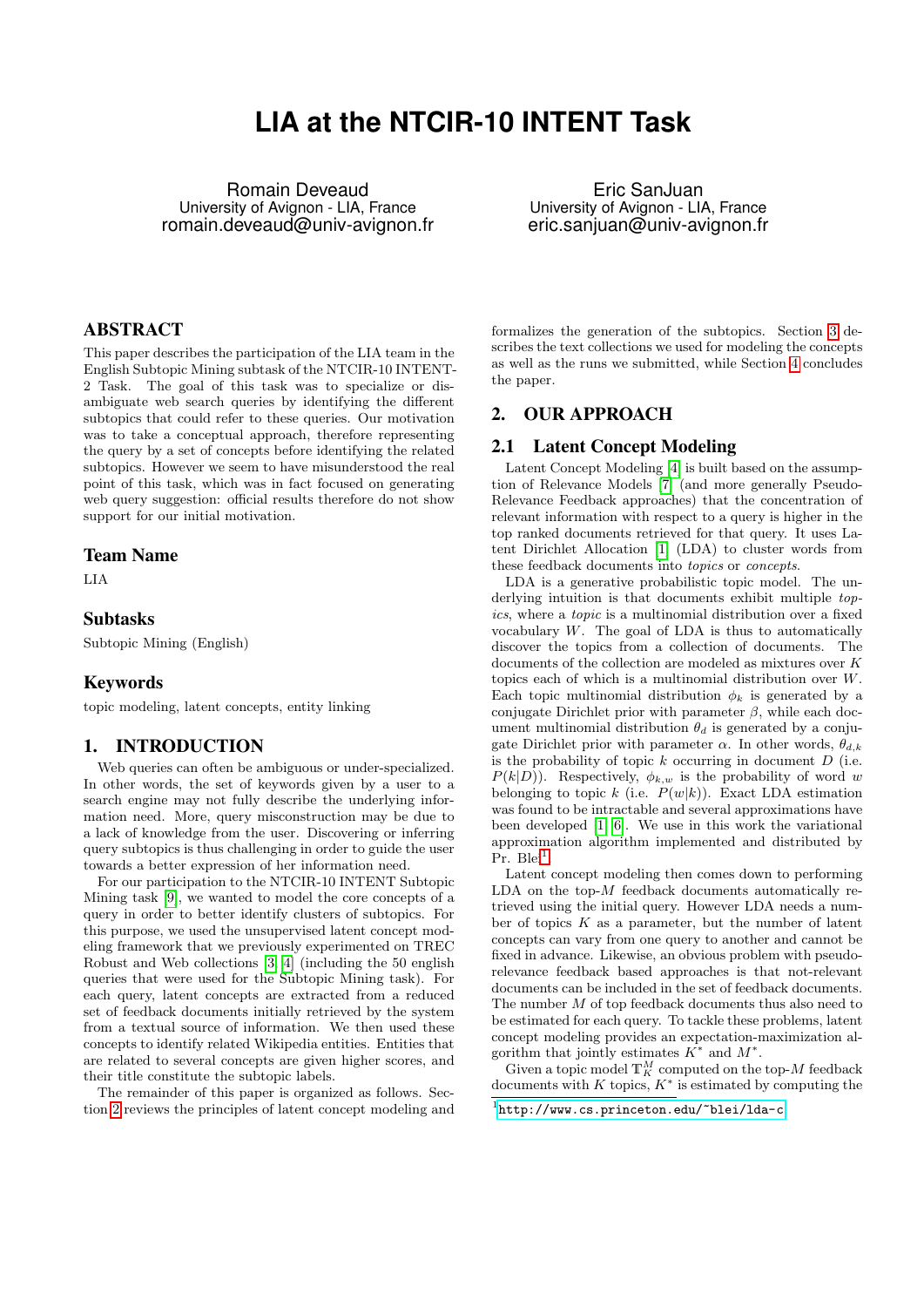divergence between all pairs of topics  $(k_i, k_j)$ :

$$
K_M^* = \underset{K}{\text{argmax}} \frac{1}{K(K-1)} \sum_{(k_i, k_j) \in \mathbb{T}_K^M} D(k_i || k_j)
$$

where  $D(k_i||k_i)$  is the Kullback-Leibler divergence between topic  $k_i$  and topic  $k_j$ . Latent concept modeling thus estimates  $K^*$  values for various values of M.

At this point, M concept models are generated. The estimation of the best model among them is done by computing similarities between models, and choosing the one that is the most similar with respect to the others. The underlying assumption is that relevant documents are essentially dealing with the same topics, regardless of their number. Concepts that are likely to appear in different models learned from various amounts of feedback documents are certainly related to query, while noisy concepts are not. Since concepts are computed from different documents, their probability distributions are not comparable. They are thus treated as bags of words and compared using a document frequency-based similarity measure:

$$
M^* = \underset{M}{\text{argmax}} \sum_{n=1}^{M} \sum_{k_j \in \mathbb{T}_{K_M^*}^M} \sum_{k_i \in \mathbb{T}_{K_N^*}^N} \frac{|k_i \cap k_j|}{|k_i|} \sum_{w \in k_i \cap k_j} \log \frac{N}{df_w}
$$

where  $|k_i \cap k_j|$  is the number of words the two concepts have in common,  $df_w$  is the document frequency of w and N is the number of documents in the target collection. In other words, for each query, the concept model that is the most similar to all other concept models is considered as the final set of latent concepts related to the user query.

The resulting concept model  $\mathbb{T}^{M^*}_{K^*_{M^*}}$  represents the latent concepts of the initial query used to retrieve the top- $M^*$ feedback documents. In our submissions for the Submining task, we let  $K$  and  $M$  vary between 1 and 20. Concepts were truncated and only the 10 words with highest probabilities were kept.

#### 2.2 Subtopic labels generation

After having generated a set of latent concepts for the query, the next step of our approach is to find candidate labels for these concepts and score them. We thought Wikipedia could provide interesting entries to user in order to specialize or disambiguate their queries, this is the reason why the candidate labels actually are titles of Wikipedia articles. For each concept, the 4 words with highest probabilities are considered as a query. All queries are submitted to a static index of the May 2012 version of Wikipedia and to the live version of Wikipedia through its  $API<sup>2</sup>$  $API<sup>2</sup>$  $API<sup>2</sup>$ . The titles of the articles that are retrieved from these two searches are considered are candidate labels. Those that appear in only one of the two ranked lists are discarded.

We based our scoring function on the work done by Mei et al. [\[8\]](#page-2-7) for automatically labeling topic models. We compute co-occurrence probabilities between concepts words and candidate labels in a reference collection  $\mathcal C$  to determine the score of a label l:

$$
s(l) = \sum_{k \in \mathbb{T}_{K_{M^*}}^{M^*}} \hat{\delta}_k \sum_{w \in k} P(w|k) \log \frac{P(w,l|\mathcal{C})}{P(w|\mathcal{C})P(l|\mathcal{C})}
$$

where:

and:

$$
\delta_k = \sum_D P(Q|D)P(k|D)
$$

 $\hat{\delta}_k = \frac{\delta_k}{\sum_{k'} }$ 

 $k'\delta_{k'}$ 

Hence, labels that have the highest probabilities of occurrence with respect to words of all latent concepts are given the highest scores.

# <span id="page-1-0"></span>3. OFFICIAL EXPERIMENTS

## 3.1 External collections

In this work we use a set of different data sources from which the latent concepts are modeled: Wikipedia as an encyclopedic source, the New York Times and GigaWord corpora as sources of news data and the category B of the ClueWeb09[3](#page-1-2) collection as a web source. The English GigaWord LDC corpus consists of 4,111,240 newswire articles collected from four distinct international sources including the New York Times [\[5\]](#page-2-8). The New York Times LDC corpus contains 1,855,658 news articles published between 1987 and 2007 [\[10\]](#page-2-9). The Wikipedia collection is a dump from July 2011 of the online encyclopedia that contains 3,214,014 doc-uments<sup>[4](#page-1-3)</sup>. We removed the spammed documents from the category B of the ClueWeb09 according to a standard list of spams for this collection<sup>[5](#page-1-4)</sup>. We followed authors recommendations [\[2\]](#page-2-10) and set the "spamminess" threshold parameter to 70. The resulting corpus is composed of 29,038,220 web pages.

All collections were indexed by  $Indri<sup>6</sup>$  $Indri<sup>6</sup>$  $Indri<sup>6</sup>$  with the exact same parameters: tokens were stemmed with the well-known light Krovetz stemmer, and stopwords were removed using the standard English stoplist embedded with Indri.

# 3.2 Runs

#### *LIA-S-E-1A.*

In this run, we modeled the concepts from the four external collections described above. The subtopics solely contain titles Wikipedia articles.

#### *LIA-S-E-2A.*

This run is similar to the previous one, except that  $M^*$  is not estimated but fixed at  $M = 10$  for all queries. Concepts are thus modeled from the top-10 feedback documents.

#### *LIA-S-E-3A.*

This run is the same as LIA-S-E-1A, except that we use the commercial search engines suggestions provided by the organizers. The query used in this case is the concatenation of all completions available (without duplicates).

### *LIA-S-E-4A.*

This run is the same as LIA-S-E-1A, except that the original query is inserted before each subtopic label.

<span id="page-1-1"></span> $^{2}$ [http://www.mediawiki.org/wiki/API:Main\\_page](http://www.mediawiki.org/wiki/API:Main_page)

<span id="page-1-2"></span><sup>3</sup> <http://boston.lti.cs.cmu.edu/clueweb09/>

<span id="page-1-3"></span><sup>4</sup> <http://dumps.wikimedia.org/enwiki/20110722/>

<span id="page-1-4"></span><sup>5</sup> <http://plg.uwaterloo.ca/~gvcormac/clueweb09spam/>

<span id="page-1-5"></span><sup>6</sup> http://www.lemurproject.org